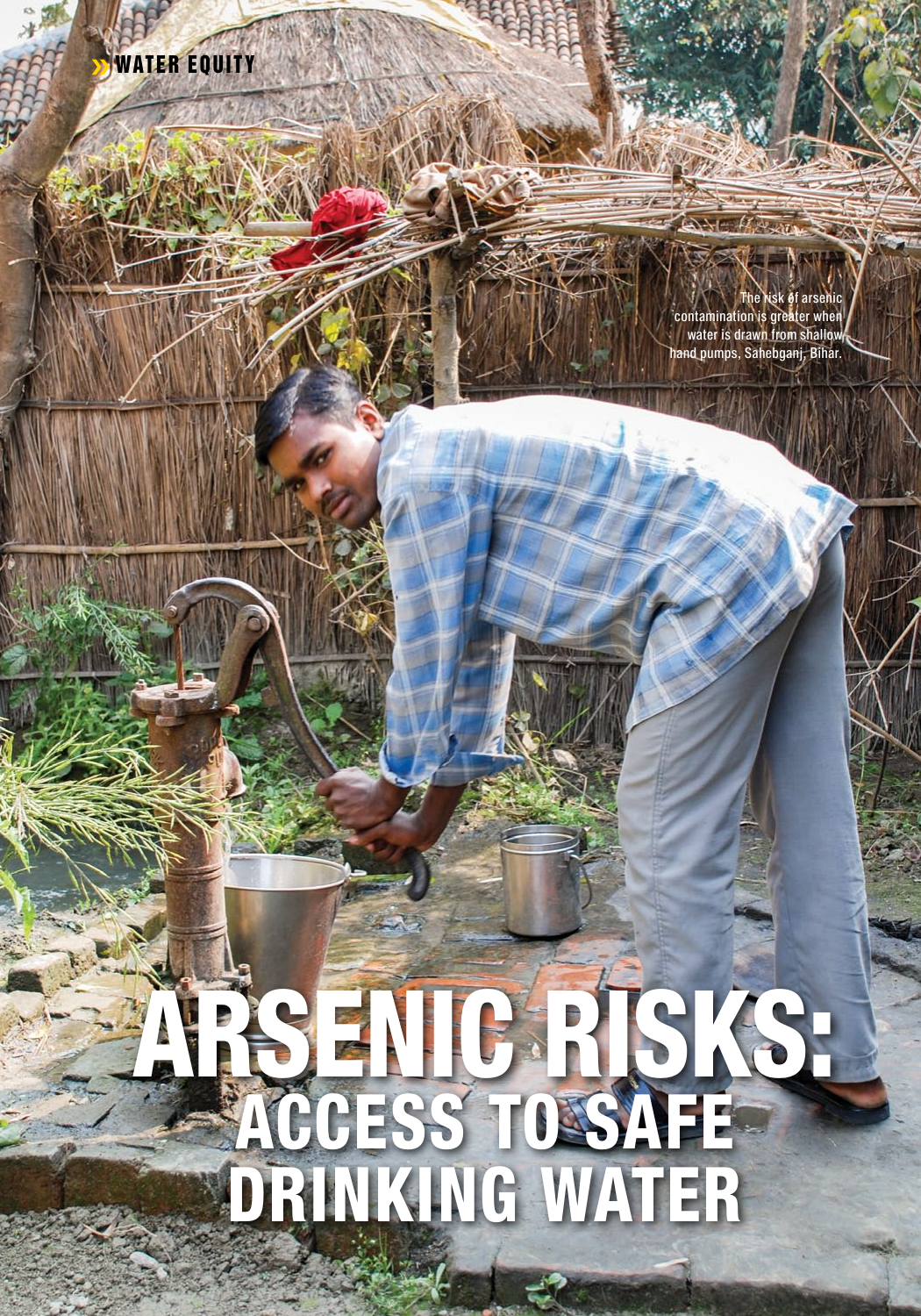# *By* **Manish Maskara** *and* **Safa Fanaian**

Groundwater has increasingly been reported to include largely geogenic and anthropogenic contaminants such as iron, bacteria, arsenic, fluoride, nitrates etc. Over the decades, there has been a growing concern about arsenic contamination due to its severe health consequences.

is a complex angladesh was among the first to identify and initiate its struggle against arsenic although many districts in the Terai region of Nepal, India and Pakistan also have arsenic contamination. It is a complex challenge because it is dangerous even in minute quantities (>10 μgl1) although WHO recommends 10 μgl1 while India and Bangladesh allow up to 50 μgl1. It is neither visible, nor does it affect smell or taste. Further, poisoning symptoms appear overtime and involve complicated testing and diagnosis. In India 86 districts located in Bihar, West Bengal, Assam, Punjab, Karnataka, Haryana, Jharkhand, Uttar Pradesh and parts of Manipur and Chhattisgarh are affected (Fig. 1) (Central Ground Water Board, 2014).

## **Extent, sources and effects of arsenic contamination**

Arsenic contamination is mostly present in shallow aquifers, which results from the holocene aquifers, originating from Himalayan sediments in the fluvial plains of Ganga-Brahmaputra in India. Though arsenic contamination in the Gangetic plain dwindles after a certain depth, it is not always the case for other geographies (Chakraborti et al 2009). Drinking water through shallow tubewells is one of the important pathways along with its entry into human bodies through the food chain (Chaurasia, Mishra and Pandey, 2012; Kundu, Pal and Majumder, 2012).

The population exposed to arsenic in West Bengal is from the lower socioeconomic strata and is prone to liver and cardiovascular diseases as well as skin manifestations in children from exposure to arsenic above 50mg/l in ground water. Incidences also vary with dose and duration of exposure, ethnicity and nutritional status of children. It is shown that the children exposed to arsenic toxicity have lower IQ scores as compared to normal children (Das et al., 2012; Majumdar and Mazumder, 2012). Pigmentation, keratosis, arsenicosis, chronic respiratory disease, liver fibrosis, peripheral vascular disease and cancer are other possibilities (Mazumder et al. 2010). Several studies have also reported of different kinds of arsenical skin lesions from affected villages of Jharkhand, Bihar, Uttar Pradesh and Chhattisgarh.

## **Response to the problem**

Only recently, in March 2017, the Central Ministry of Water Resources, Government of India, has launched a sub-mission for arsenic mitigation. Post the inter-ministerial meeting in 2015, West Bengal, Assam and Bihar have put in place a Master Plan for arsenic mitigation. Other affected states are operating on a 'need-to-do' basis with a provision for water supply through treatment plants.

The Master Plan has short/immediate, medium/ intermediary and long-term interventions. The short-term action plan includes mapping of arsenic affected sources, painting contaminated tube wells and setting up of deep tubewells. Medium/intermediate term step involves installing treatment and filtration units. Long-term plans take care of construction and setting up of treatment plants and piped water supply schemes from surface water bodies. The main responsibility for water supply in these affected regions is that of the Public Health and Engineering Department (PHED) under the state government, which is also responsible for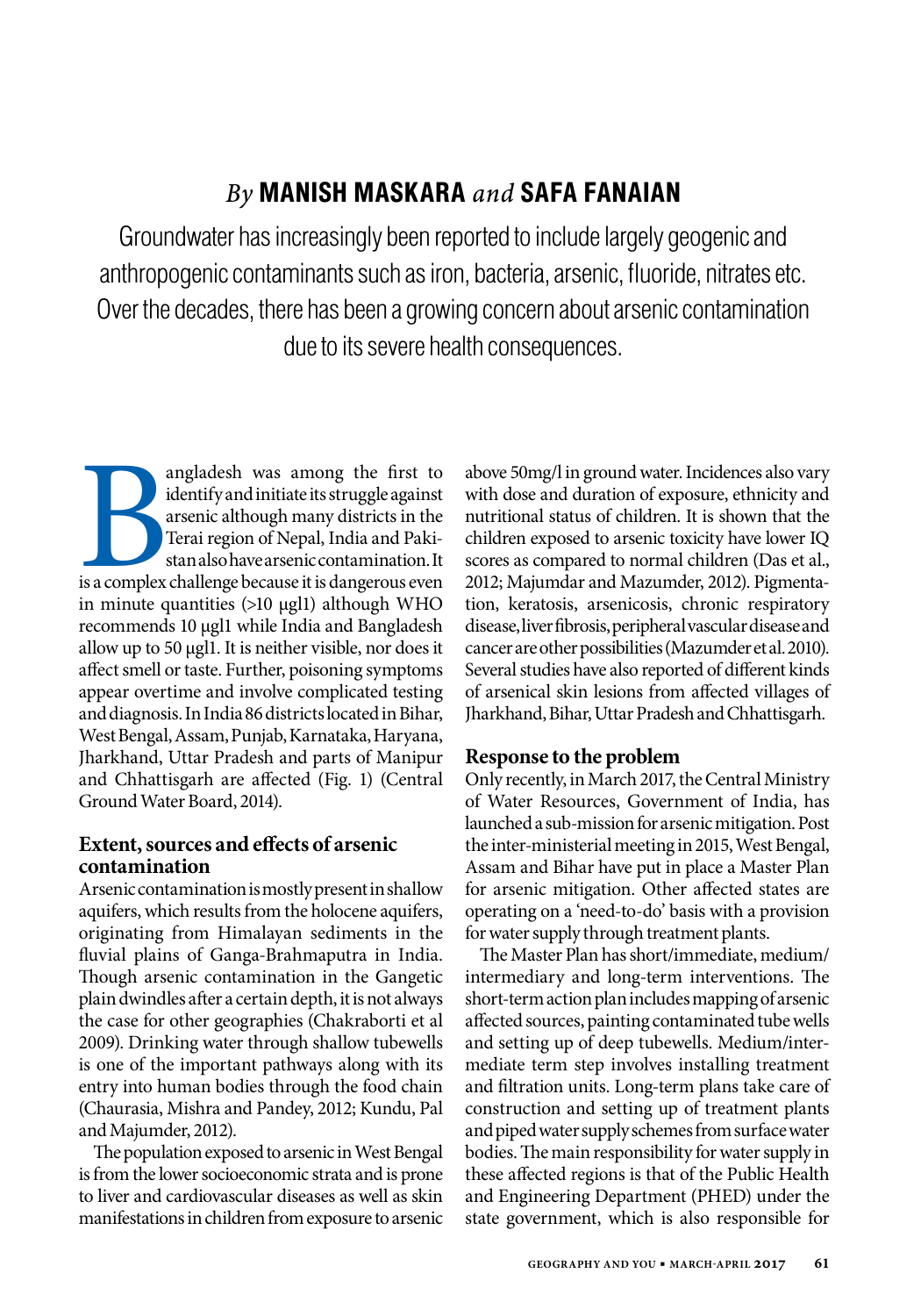**Fig. 1: Map of India showing districts with presence of high arsenic in groundwater**

Most of the states in the Indo-Gangetic plain such as Haryana, Uttar Pradesh, Bihar, Jharkhand and West Bengal are affected by high arsenic concentration. North-East India too faces the problem in several districts of Assam,Manipur and Tripura.

Map not to scale

Source: SaciWATERs, Hyderabad,India. **Arsenic affected districts** 

maintaining laboratories to test and report the quality of water being supplied to communities. They also carry out various awareness building activities. Central Ground Water Board (CGWB) maps aquifers and identify the contaminated regions. The Board also had budget for awareness and dissemination of these results (Lok Sabha, 2014). It also provides regulation on borewell drilling in the affected regions (Government of India, 2015).

There had been no specific budgetary allocation for arsenic remediation until the setting of recent National Budget (2017). West Bengal, Jharkhand and Bihar now have specific allocation from the centre to address arsenic mitigation. Most of the budgets come from National Rural Drinking Water Programme (NRDWP) of which up to 67 per cent can be utilised for regions suffering from water quality. CGWB under the budgetary allocation for National Aquifer Management Programme has mapped arsenic affected regions;

Civil society organisations (CSO) including

NGOs, academics and media have also encouraged technology development, awareness and implementation. The

efforts have ranged from promoting filtration options, reverting to traditional water sources, health related interventions, behaviour change programmes and more. Private agencies are also involved through creating and driving filtration technologies through either private-public partnership for supply of safe water at a cost or utilising open market of water purifiers.

These efforts, despite being deliberate and rigorous have not achieved much success in mitigating the arsenic problem partly because of the sectoral conceptualisation, structural limitations, limited understanding of the issue, but largely also because of the circular nature of the 'wicked' problem of arsenic (Fanaian and Biswas, 2016), resulting in unresolved problems of arsenic mitigation.

### **Addressing arsenic contamination in water through 'network' mode**

Arsenic Knowledge and Action Network (AKAN) was formulated in 2013 as an informal network of organisations and individuals across South Asia to develop a holistic ecosystem for accessing safe drinking water through enhancing drivers, filling gaps and curbing deterrents. The network has since expanded to include Assam, West Bengal, Bihar, Uttar Pradesh and Karnataka. The following section highlights a few of the key elements put forward in this direction.

AKAN has held multi-stakeholder consultation and joint workshops to further enhance the understanding and placing of the problem within local contexts and identifying entry points for interventions. This approach is also mandated under the National Rural Drinking Water Policy (NRDWP) guidelines. Below are the experiences from the states:

**Assam:** Here, the problem of arsenic contamination was conceptualised as an issue of lack of/ ineffective communication between the solvers and bearers of the problem, as various state and